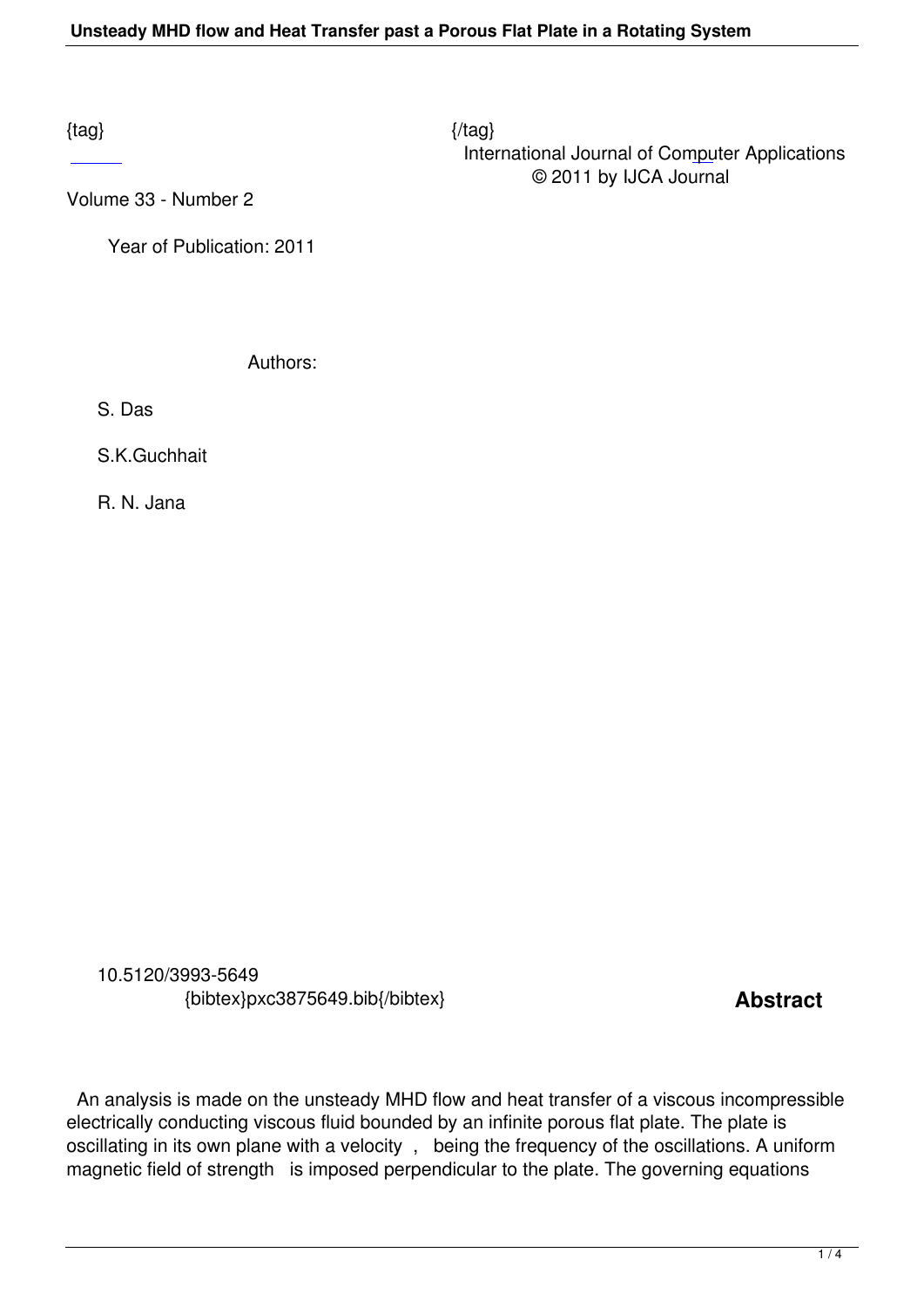along with the boundary conditions are solved analytically. It is found that with an increase in either magnetic parameter or suction parameter the primary velocity and the magnitude of secondary velocity decrease. The primary velocity and the magnitude of the secondary velocity increase with an increase in either accelerated parameter or frequency parameter or time. It is found that the solution also exists for the blowing at the plate. The temperature distribution is obtained on taking viscous and joule dissipation into account. The mean wall temperature as well as the rate of heat transfer are also obtained. It is found that with an increase of magnetic field intensity, the mean temperature increases.

## **Reference**

 - Kakutani, T. (1958). Effect of tranverse magnetic field on the flow due to an oscillating plate. J. Phys. Soc. Jpn. 13: 1504.

 - Kakutani, T. (1960). Effect of tranverse magnetic field on the flow due to an oscillating plate. J. Phys. Soc. Japan. 15: 1316.

 - Hide, R. and Roberts, P.H. (1960). Hydromagnetic flow due to an oscillating plane. Review of Modern Physics. 799-806.

 - Soundalgekar, V.M. and Pop,I.(1970). Unsteady hydromagnetic flow in a rotating fluid. Bulletin Mathematique Roumanie. 14: 375-381.

 - Debnath, L.(1972). On unsteady magnetohydrodynamic boundary layers in a rotating flow. ZAMM. 52: 623-626.

 - Datta, N. and Mazumdar, B.S.(1977). Hydromagnetic Ekman layer near an accelerated plate. Rev. Roum. Phys. 22: 237-245.

 - Bühler, K. and Zierep J. (1990). Instationäre Plattenströmung mit Absaugung and Ausblasen. ZAMM. 70: 589-590.

 - Turbatu, S., Buhler, K., Zierep, J.(1998). New solutions of the II-Stokes problem for an oscillating flat plate. Acta Mech. 129: 25-30.

 - Attia,H.A.(2002). Transient Hartmann flow with heat transfer considering the ion slip. Physica Scripta. 66: 470-475.

 - Gupta, A. S., Misra, J. C., Reza, M., Soundalgekar, V. M. (2003). Flow in the Ekman layer on an oscillating porous plate. Acta Mechanica. 165: 1-16.

 - Gupta, A. S., Misra, J.C., Reza, M. (2003). Effects of suction or blowing on the velocity and temperature distribution in the flow past a porous flat plate of a power-law fluid. Fluid Dynamics Research. 32: 283-294.

 - Guria, M. and Jana, R.N. (2007). Hydromagnetic flow in the Ekman layer on an oscillating porous plate. Magnetohydrodynamics. 43 (1): 53-61

 - Muhammad R. Mohyuddin, Fakhar, K., Ali Farooq (2008). Unsteady magneto-fluid-dynamics fluid and heat flow. Int.J. Dynamics of Fluids. 4(2): 1-12.

Akl, M.Y. (2009). MHD flow and heat transfer driving by a power-law shear over a semi-infinite flat plate. Computational Materials Science. 45(2): 271-274.

**Index Terms** 

Computer Science **Applied Sciences**